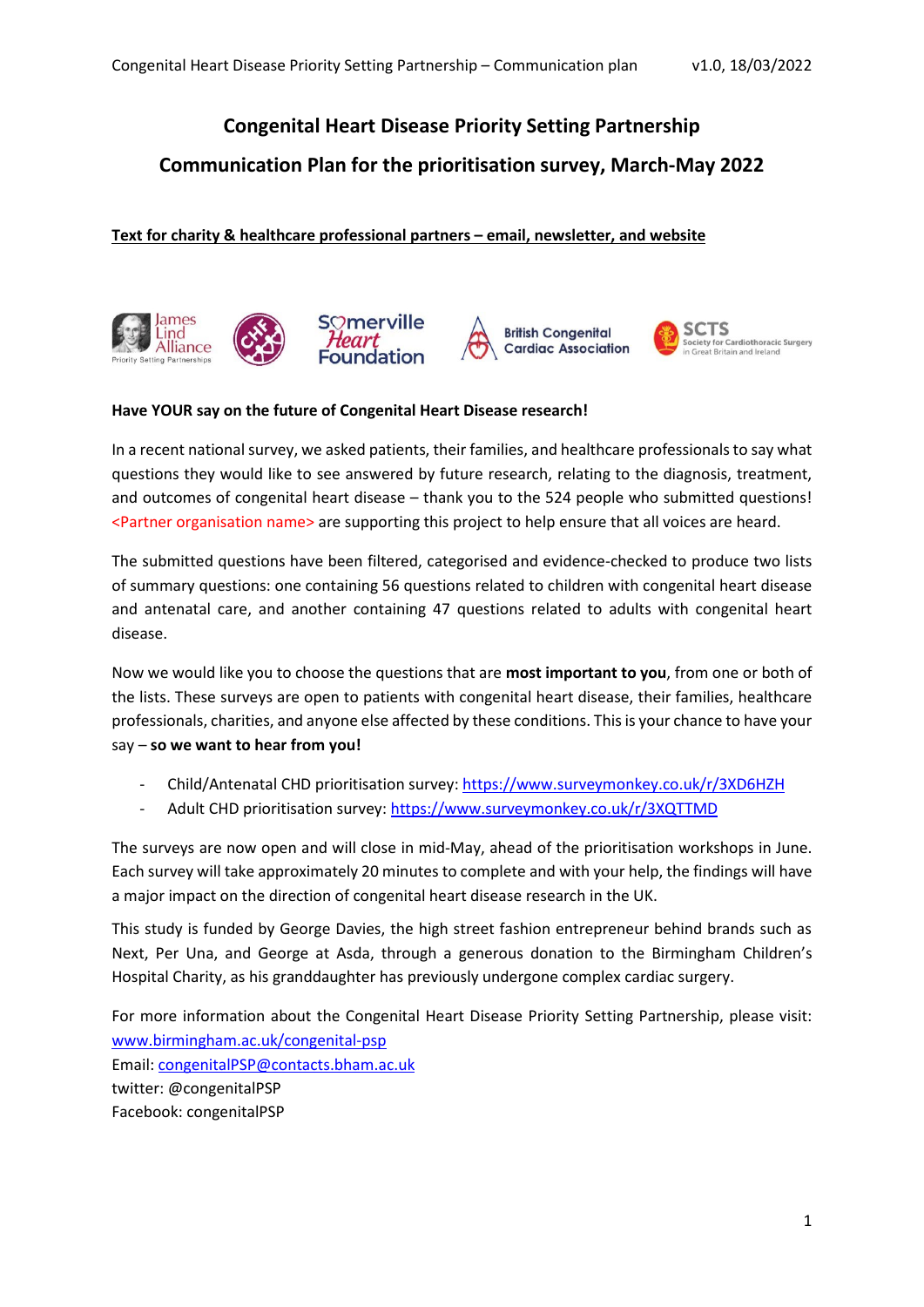#### **Social media**

twitter: @congenitalPS[P https://twitter.com/CongenitalPSP](https://twitter.com/CongenitalPSP)

Facebook:<https://www.facebook.com/congenitalpsp/>

Instagram and TikTok: to be promoted via partners social media accounts

#### **Social media guidance**

- Include the links to both surveys
- Include the hashtag #CHDpriorities where possible
- Encourage followers to share with 'please RT'
- Tag key partner organisations as well as your own for credibility, such as @CHFed @\_theSF @bcca\_uk @SCTSUK @LindAlliance

#### **Suggested tweets**

Have YOUR say on the future of Congenital Heart Disease research! Tell us which questions are most important to you in UK #CHDpriorities Child/Antenatal <https://www.surveymonkey.co.uk/r/3XD6HZH> and Adult CHD <https://www.surveymonkey.co.uk/r/3XQTTMD> prioritisation surveys @CHFed @HeartSomerville @LindAlliance

What questions do you want answered about Congenital Heart Disease? Have YOUR say in the UK #CHDpriorities Child/Antenatal <https://www.surveymonkey.co.uk/r/3XD6HZH> and Adult CHD <https://www.surveymonkey.co.uk/r/3XQTTMD> prioritisation surveys @CHFed @HeartSomerville @bcca\_uk @SCTSUK @LindAlliance

Help Congenital Heart Disease research focus on what matters to you as a healthcare professional. Complete UK #CHDpriorities Child/Antenatal <https://www.surveymonkey.co.uk/r/3XD6HZH> and Adult CHD<https://www.surveymonkey.co.uk/r/3XQTTMD> prioritisation surveys in partnership with @bcca\_uk @SCTSUK @LindAlliance

Share UK #CHDpriorities Child/Antenatal <https://www.surveymonkey.co.uk/r/3XD6HZH> and Adult CHD <https://www.surveymonkey.co.uk/r/3XQTTMD> prioritisation surveys with your colleagues, patients, and parents so their priorities are represented in future research @bcca\_uk @SCTSUK @LindAlliance